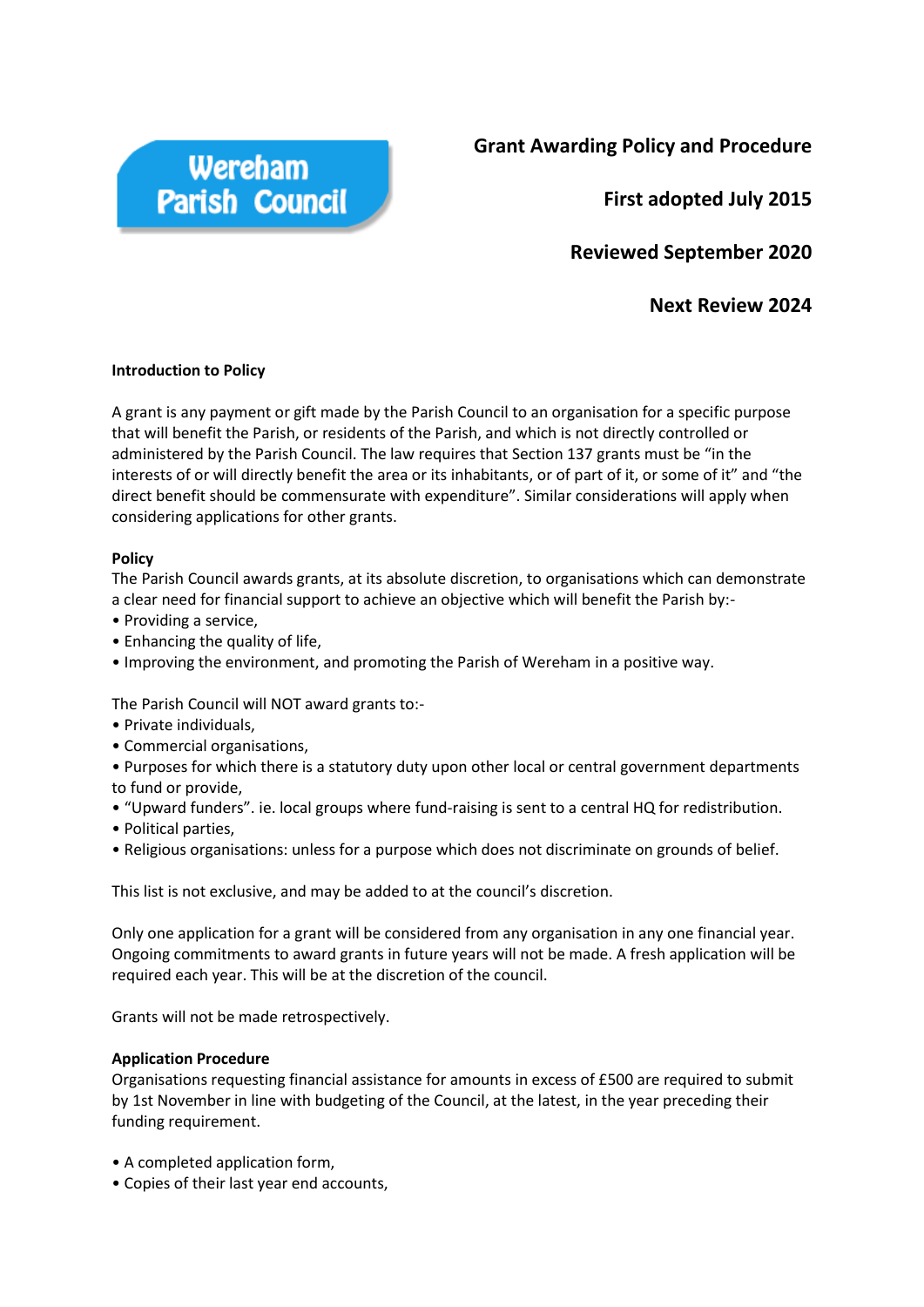• The number, or percentage, of members that belong to the organisation and that live within the Wereham Parish Area,

• Details of any restrictions placed on who can use/access their services,

• Confirmation (on the application form) that it agrees with the Parish Council's Equal Opportunities Policy, or give details of their own policy,

• Confirmation of, and details that an active Youth Policy is being pursued.

Organisations will normally be expected to have clear written aims and objectives, a written constitution, and a separate bank account controlled by more than one signatory. The Parish Council reserves the right to request proof.

For grant requests towards projects costing over £1,000 the Parish Council will require that the organisation has robust tendering regulations, e.g. obtaining a minimum of three tenders. The Parish Council reserves the right to request proof of the tender process. Projects notified and included in the Parish Council's budget will only have the funds released on completion of the work. Whilst the Parish Council would not normally consider applications for Capital Projects, any such applications will require a more substantial case with supporting evidence of community benefit. For these grants, the council will expect to see some form/evidence of other third party funding.

All grants awarded will be subject to regular 'report back' to Wereham Parish Council as to progress and/or community benefit 12 months after a grant has been awarded, any unspent funds would need to be returned where applicable.

#### **Assessment Procedure**

At the Parish Council's specific annual budgeting meeting an amount will be set from which grants may be awarded during the following financial year, the latest date is the December meeting. This amount will principally be for grant requests that have already been received by the Parish Council in accordance with the application procedure, and which it envisages may be granted. Any amount included within the budget for an application amount does not guarantee an award: a decision upon an award will remain for approval by the Parish Council at the appropriate meeting. An additional amount will be reserved from which other grant requests (up to £500) may be made. A maximum award of £500 only for such unplanned applications will be considered. Once the grants budget is exhausted, the Parish Council will only consider emergency requests for assistance, and generally only from organisations with whom it has close links. An unplanned grant request, once received in writing, will be considered at the next meeting of the Parish Council.

Each application will be assessed on its own merits. However, to ensure as fair a distribution as possible of available funds, the Parish Council will take into account the amount and frequency of any previous awards, and the geographical spread within the parish. Due account may also be taken of the extent to which funding has been sought or secured from other sources or fund raising activities.

The Parish Council may make the award of any grant or subsidy subject to such additional conditions and requirements as it considers appropriate. The Parish Council reserves the right to refuse any grant application which it considers to be inappropriate, or against the objectives of the Council. Nothing contained herein shall prevent the Parish Council from exercising, at any time, its existing duty or power in respect of providing financial assistance or grants to local or national organisations under the provisions of the Local Government Act 1972, Section 137.

#### **Successful Applications**

A grant award must only be used for the purpose stated on the application. If the organisation is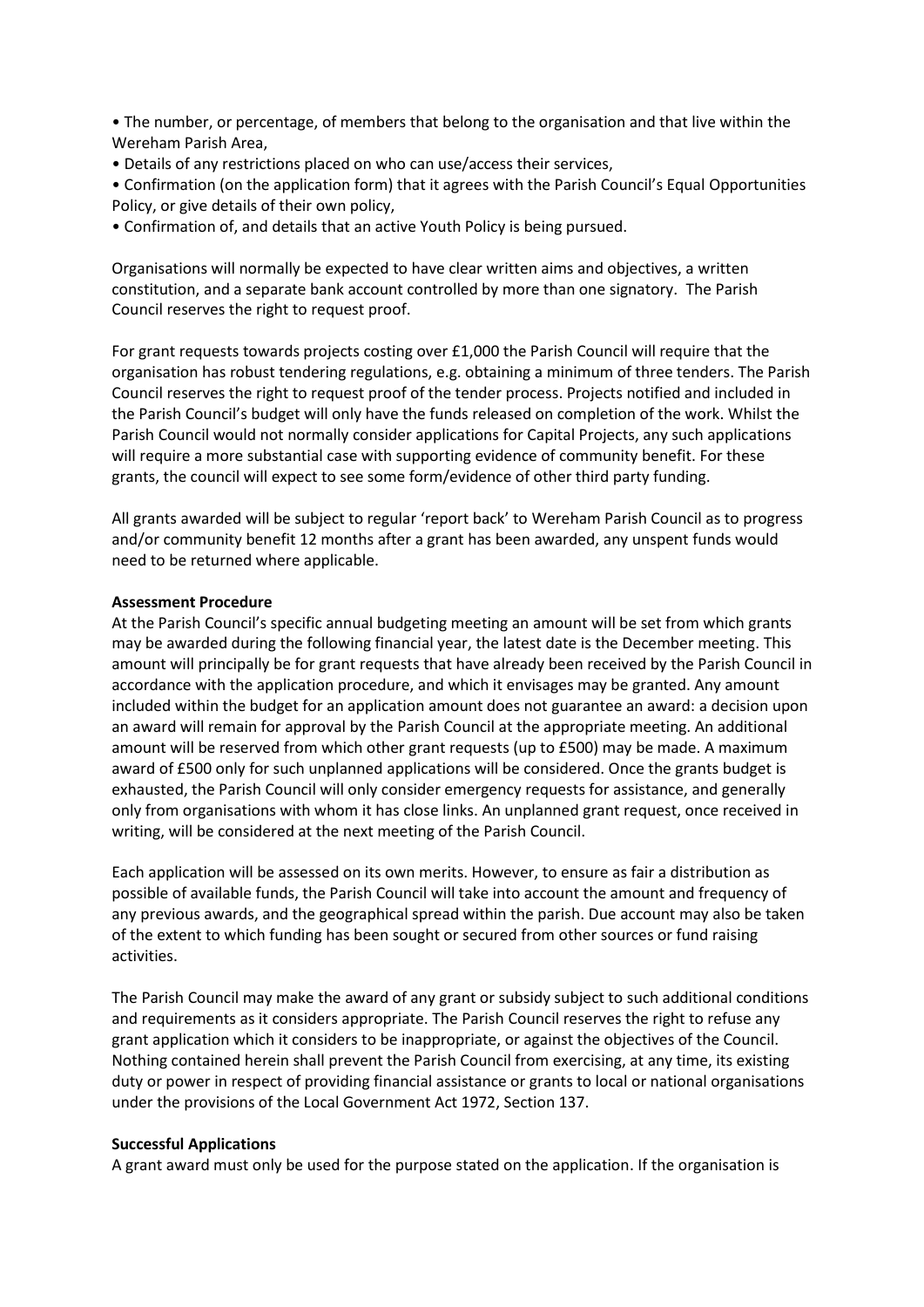unable to use the money, or any part of it, for the purpose stated, then all monies, or unexpended part of such monies must be returned to the Parish Council. The Parish Council may request proof of expenditure.

Organisations receiving grants are required to advise their users/members that the grant or equipment has been received from Wereham Parish Council. Where appropriate, the Parish Council may require a notice to be affixed. The Parish Council will also require a written statement to be provided 12 months after issue of the grant funds.

Where equipment is gifted to an organisation, The Parish Council requires that it be insured and maintained at the expense of the user. Should equipment funded by the Parish Council subsequently become unused, then it must be sold and the funds raised returned to the Parish Council.

Any details kept for the purposes of processing and monitoring a grant will be processed in accordance with the Council's Data Protection Policy. Should any user wish their details not to be processed in this way please discuss with the Parish Clerk.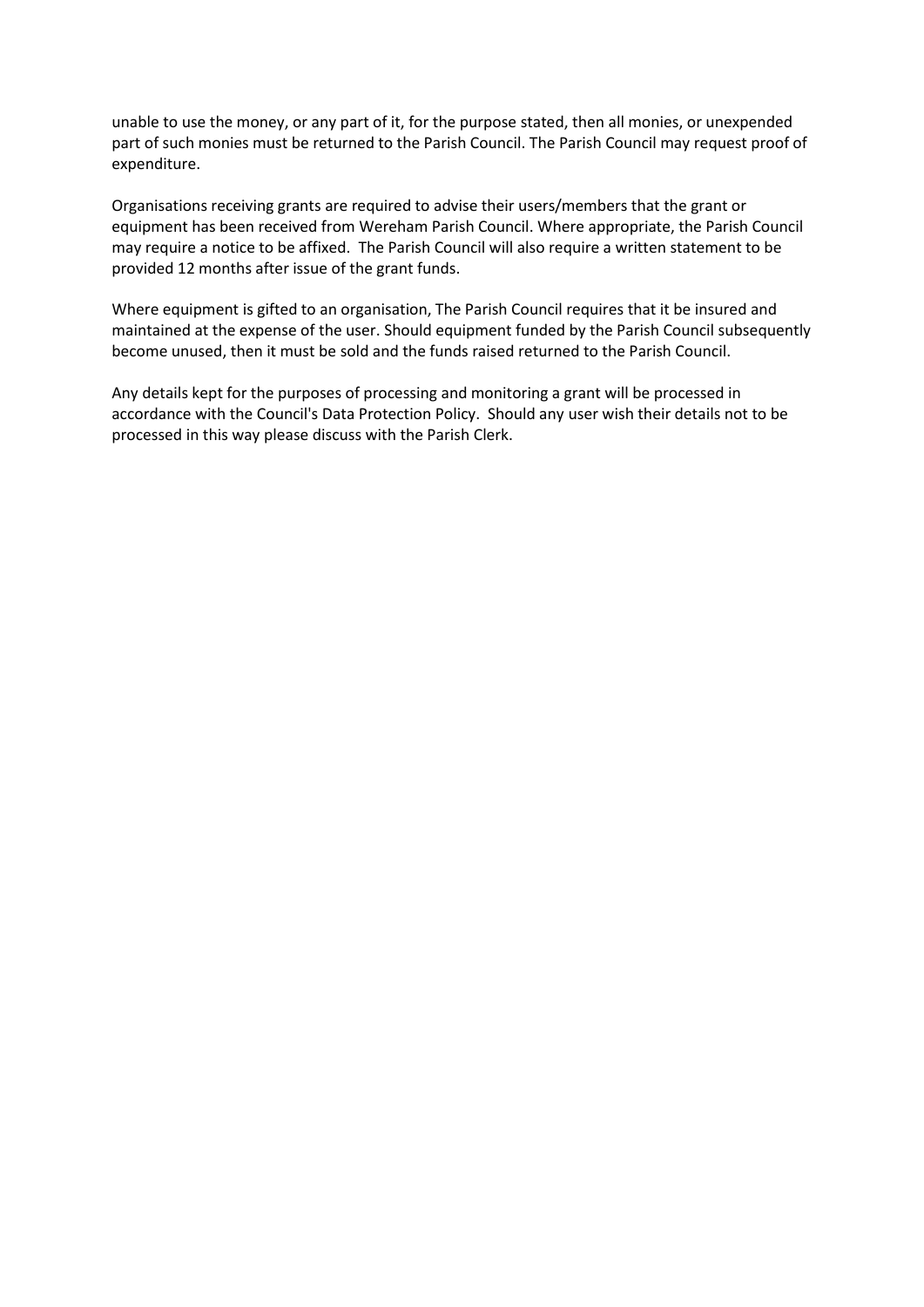# **WEREHAM PARISH COUNCIL Grant Application Form**

Please complete this form an attach the relevant information and email or post to: Clerk of Wereham Parish Council - parishclerk1@hotmail.co.uk or C/O 11 Crown Gardens, Wereham, Norfolk, PE33 9BG

| <b>Name of Organisation</b>                                   |  |
|---------------------------------------------------------------|--|
| <b>Contact Details</b>                                        |  |
| <b>Position within Organisation</b>                           |  |
| <b>Telephone</b><br><b>Email</b>                              |  |
| Is your organisation a registered charity?                    |  |
| If yes, charity number                                        |  |
| 1) Project for which grant is required, please describe below |  |
|                                                               |  |
|                                                               |  |
|                                                               |  |
|                                                               |  |
|                                                               |  |
|                                                               |  |

## **2) Demonstration of Grant**

The Parish Council awards grants, at its absolute discretion, to organisations which can demonstrate a clear need for financial support to achieve an objective which will benefit the Parish by:-

- Providing a service,
- Enhancing the quality of life,
- Improving the environment, and promoting the Parish of Wereham in a positive way.

## **In your own words please describe how you fit this criteria in the space below?**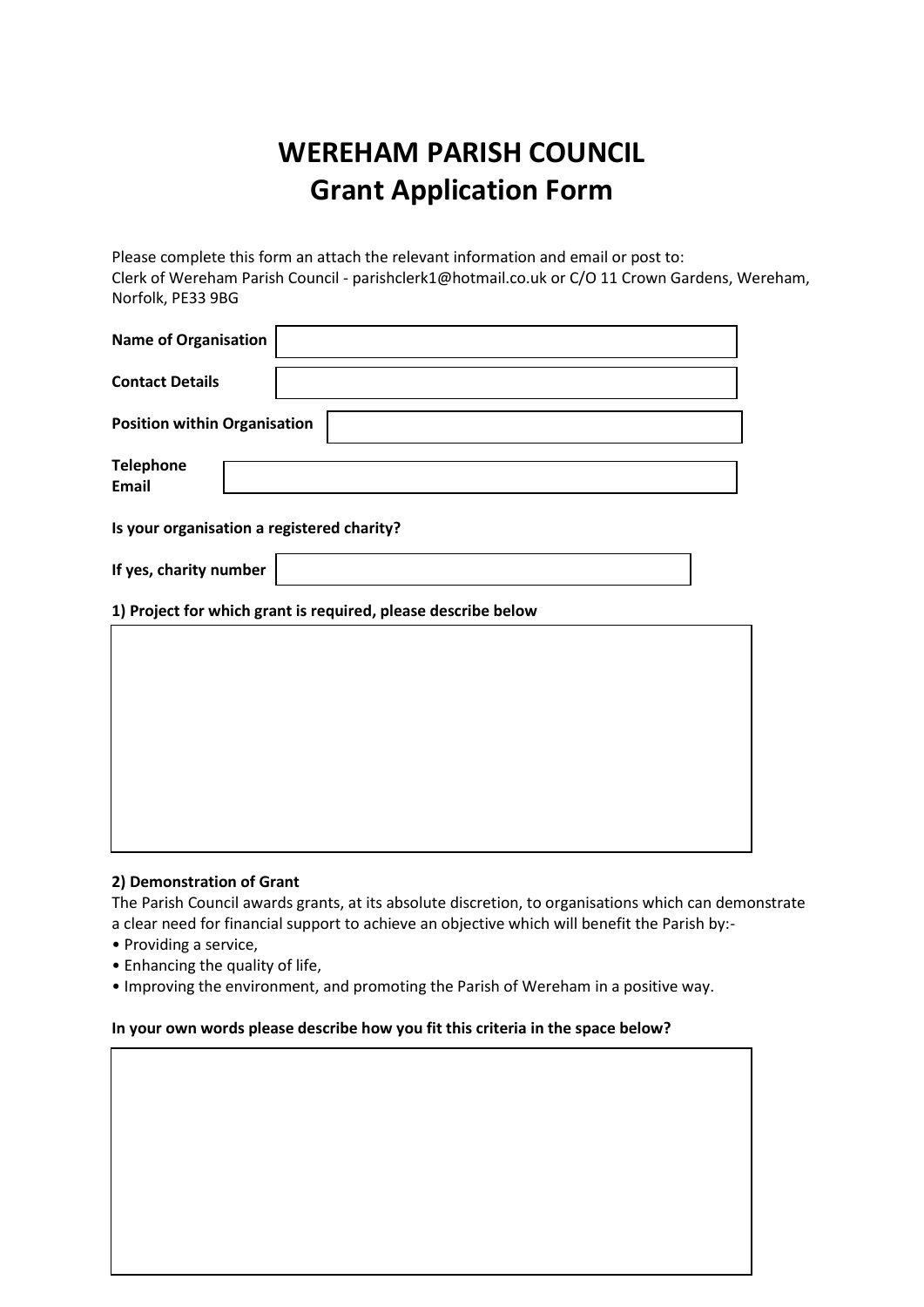## **3) The approximate number, or percentage, of members that belong to the organisation and that live within the Wereham Parish Area who will benefit in any given financial year?**

**4) Details of any restrictions placed on who can use/access their services**

## **5) The Parish Council will NOT award grants to:-**

- Private individuals,
- Commercial organisations,

• Purposes for which there is a statutory duty upon other local or central government departments to fund or provide,

- "Upward funders". ie. local groups where fund-raising is sent to a central HQ for redistribution.
- Political parties,
- Religious organisations: unless for a purpose which does not discriminate on grounds of belief.

## **6) Please confirm your organisation and application fit this criteria YES / NO (delete as applicable)**

## **7) Application Procedure**

| Is your fund in excess of £500? If so you need to submit by 1st November in line with budgeting of  |
|-----------------------------------------------------------------------------------------------------|
| the Council to be received the following financial year, at the latest, in the year preceding their |
| funding requirement.                                                                                |

## **YES / NO (delete as applicable)**

**9) Have any funds been requested from other sources?** *If you have received funding from the Council in the last 12 months they will not be eligible to apply for a second time.*

**10) Amount of grant requested from Wereham Parish Council.**

**11) When are the funds required? Dates of Project**

## **12) CHECKLIST FOR RETURN**

## **Please tick to confirm acceptance and sign below:**

- A completed application form  $\square$
- Copies of their last year end accounts  $\square$
- Confirmation that you agree with the Parish Council's Equality Policy, or give details of their own policy  $\square$

**13)** Signed on behalf of the applicant ............................................................... Date .............................